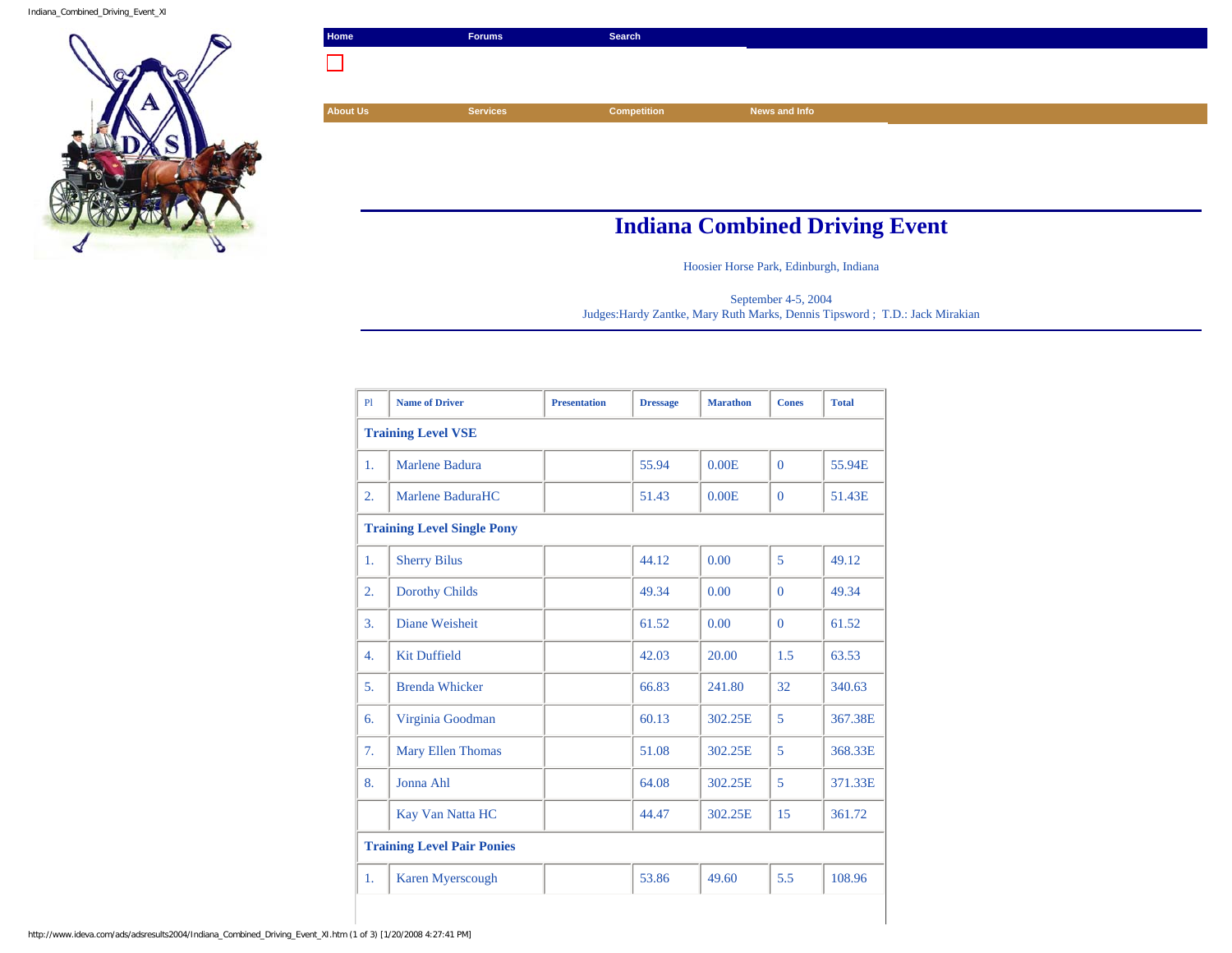| 2. | <b>Kevin Garrison</b>                 | 70.91   | 34.60  | 36               | 141.51  |
|----|---------------------------------------|---------|--------|------------------|---------|
|    | <b>Susan Osborne HC</b>               | 48.64   | 0.00   | 93.2             | 141.84  |
|    | <b>Training Level Tandem Ponies</b>   |         |        |                  |         |
| 1. | Denise Janak                          | 56.30   | 0.00   | $\Omega$         | 56.30   |
| 2. | <b>Jose Hernandez</b>                 | 45.51   | 0.00   | 5                | 50.51   |
|    | <b>Training Level Single Horse</b>    |         |        |                  |         |
| 1. | Denise Janak                          | 56.30   | 0.00   | $\overline{0}$   | 56.30   |
| 2. | <b>Lynn Simpson</b>                   | 61.17   | 0.00   | 5                | 66.17   |
| 3. | <b>Ed Thielbar</b>                    | 77.18   | 0.00   | $\overline{0}$   | 77.18   |
| 4. | <b>Lorraine Lawler</b>                | 50.38   | 0.00E  | 15               | 65.38E  |
| 5. | <b>Jana Burbrink</b>                  | 81.35   | 0.00E  | 15               | 96.35E  |
| 6. | Mary Beardsley                        | 101.69E | 0.00E  | 10               | 111.69E |
|    | <b>Kay Dale HC</b>                    | 64.65   | 0.00   | $\overline{0}$   | 64.65   |
|    | <b>Preliminary Level Single Pony</b>  |         |        |                  |         |
| 1. | Jessica Canada                        | 50.28   | 68.80  | $\overline{0}$   | 119.08  |
| 2. | <b>Jessica Hernandez</b>              | 50.62   | 71.40  | 5                | 127.02  |
| 3. | Dennis Yancho                         | 54.62   | 108.20 | $\overline{7}$   | 169.82  |
| 4. | <b>Sally Perkins</b>                  | 74.63   | 91.80  | 9.5              | 175.93  |
|    | <b>Preliminary Level Pair Ponies</b>  |         |        |                  |         |
| 1. | Tom Thompson                          | 61.95   | 98.40  | $\overline{0}$   | 160.35  |
| 2. | <b>Daniel Soby</b>                    | 66.31   | 157.00 | 7                | 230.31  |
|    | <b>Preliminary Level Single Horse</b> |         |        |                  |         |
| 1. | Linda Poland                          | 36.27   | 63.40  | $\mathbf{0}$     | 99.67   |
| 2. | Julia Oliver                          | 57.29   | 60.60  | $\overline{0}$   | 117.89  |
| 3. | <b>Janet Divens</b>                   | 54.28   | 64.6   | $\boldsymbol{0}$ | 118.88  |
| 4. | <b>Mary Smith</b>                     | 58.28   | 73.20  | $\overline{0}$   | 131.48  |
| 5. | Marilyn Johnson                       | 44.61   | 95.00  | 5                | 144.61  |
| 6. | <b>Dwayne Wanner</b>                  | 56.95   | 88.20  | 5                | 150.15  |